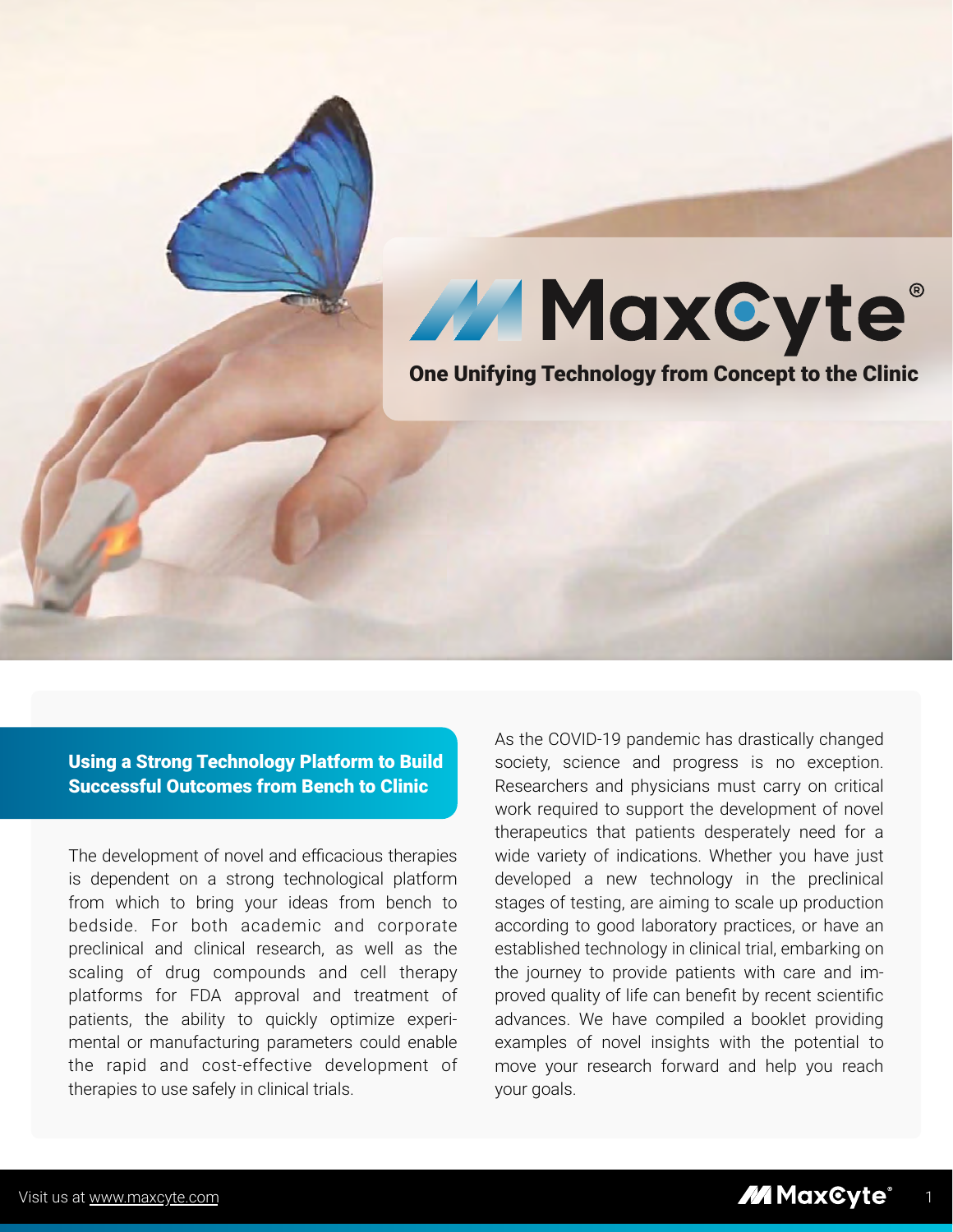# Novel Delivery System Increases the Precision of Gene Editing Delivery

CRISPR-Cas9 has tremendous potential as a therapeutic tool for treating human diseases, but it's not perfect. For example, as Dr. Peter Gee pointed out during MaxCyte's September 17 webinar, prolonged expression of the nuclease and gRNA from viral vectors in an in vivo context may cause unwanted off-target activity and immunogenicity.

Dr. Gee, a MaxCyte Field Application Scientist in Southeast Asia, has a solution. Nanomembranederived extracellular vesicles could deliver macromolecular cargo such as muscle myoblasts, T cells, human induced pluripotent stem cells, or monocytes in a more efficient manner. The vesicles are part of the NanoMEDIC system, which demonstrated efficient genome editing in various [hard-to-transfect cell types in a recent study publi](https://www.nature.com/articles/s41467-020-14957-y)shed by Gee et al. in Nature Communications.

The system is designed to overcome some CRISPR-Cas9 safety issues. NanoMEDIC offers transient delivery of CRISPR-Cas9 ribonucleoprotein. The strategy recruits Cas9 protein by chemicallyinduced dimerization and sgRNA via a viral RNA packaging signal into extracellular nanovesicles.



Peter Gee, Ph.D Field Application **Scientist** 

For patients to realize the full benefit of recent developments in genomics, clinicians need an alternate delivery system, he points out. The system should transport CRISPR-Cas9 components, transiently, allowing CRISPR-Cas9 to act on a target DNA sequence, make the therapeutic change, and then degrade quickly afterward to limit the chance of adverse events.

Accuracy is important, but so is scalability. While the production of NanoMEDIC was feasible at small-scale for basic research, the researchers also demonstrated a scalable method to produce NanoMEDIC using a cGMP compatible, Flow Electroporation® system (MaxCyte) which could be applicable for industrial manufacturing.

# [Download our Research Spotlight](https://maxcyte.com/large-scale-engineering-of-extracellular-nanoparticles/) [Watch the Webinar Recording](https://maxcyte.com/scalable-manufacturing-and-nanovesicle-delivery-of-crispr-cas9/)

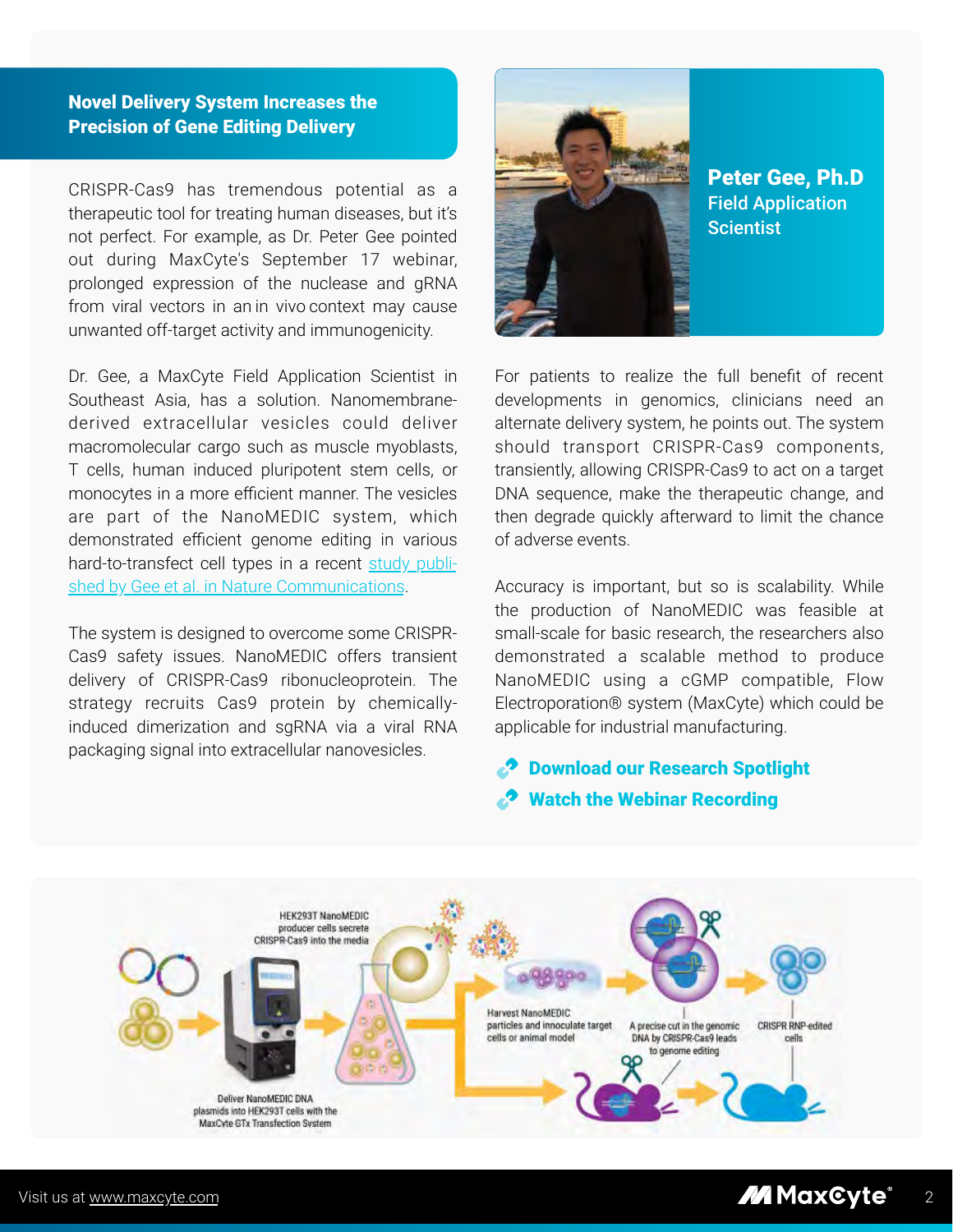

# Spotlight: Staying the Course: Delivering Non-Viral CAR-T Therapy to Neuroblastoma Patients in Need

Shigeki Yagyu, MD, PhD, faced challenges in making GD-2 CAR-T cells without a universal engineering system. Existing protocols worked for CD19 CAR-T cells, but not for other types of CAR-T cells.

"I struggled for one year trying to establish non-viral GD-2 CAR-T cells using published protocols," said Dr. Yagyu, a pediatric oncologist and Principal Investigator at Kyoto Prefectural University of Medicine (KPUM) in Japan. "Most of the cells died after electroporation and, at most, I got maybe 5% to 10% CAR-T cells, which was barely enough cells to conduct basic research"

Realizing he could no longer go it alone, Dr. Yagyu started looking to collaborate with a company offering an optimal culturing method and electroporation instrument. However, many electroporation companies were not interested in helping. "They were not interested in helping me to optimize resting T cell conditions," he said.

The MaxCyte difference included customized protocols and scientific guidance that helped Dr. Yagyu achieve improved efficiency and viability that he was unable to obtain with other electroporation instruments.

"MaxCyte's electroporation technology and support helped to speed up the process. Cell viability is always higher than other electroporation platforms and they created new protocols for me to meet my experimental needs," Dr. Yagyu said. "Now I can get 50% to 80% CAR positive T cells in a sufficient number."

These CAR-T cells, immune cells engineered to express a chimeric antigen receptor (CAR), can seek and destroy cancer cells.

The first step in his scientific method is to draw blood from a patient and isolate T cells. Then, using electroporation, the goal is to introduce a DNA transposon element containing a CAR molecule into resting T cells from peripheral blood mononuclear cells. The transposon permanently inserts the CAR element into the genome of T cells for long-term expression, reprogramming the T cells to fight cancer.

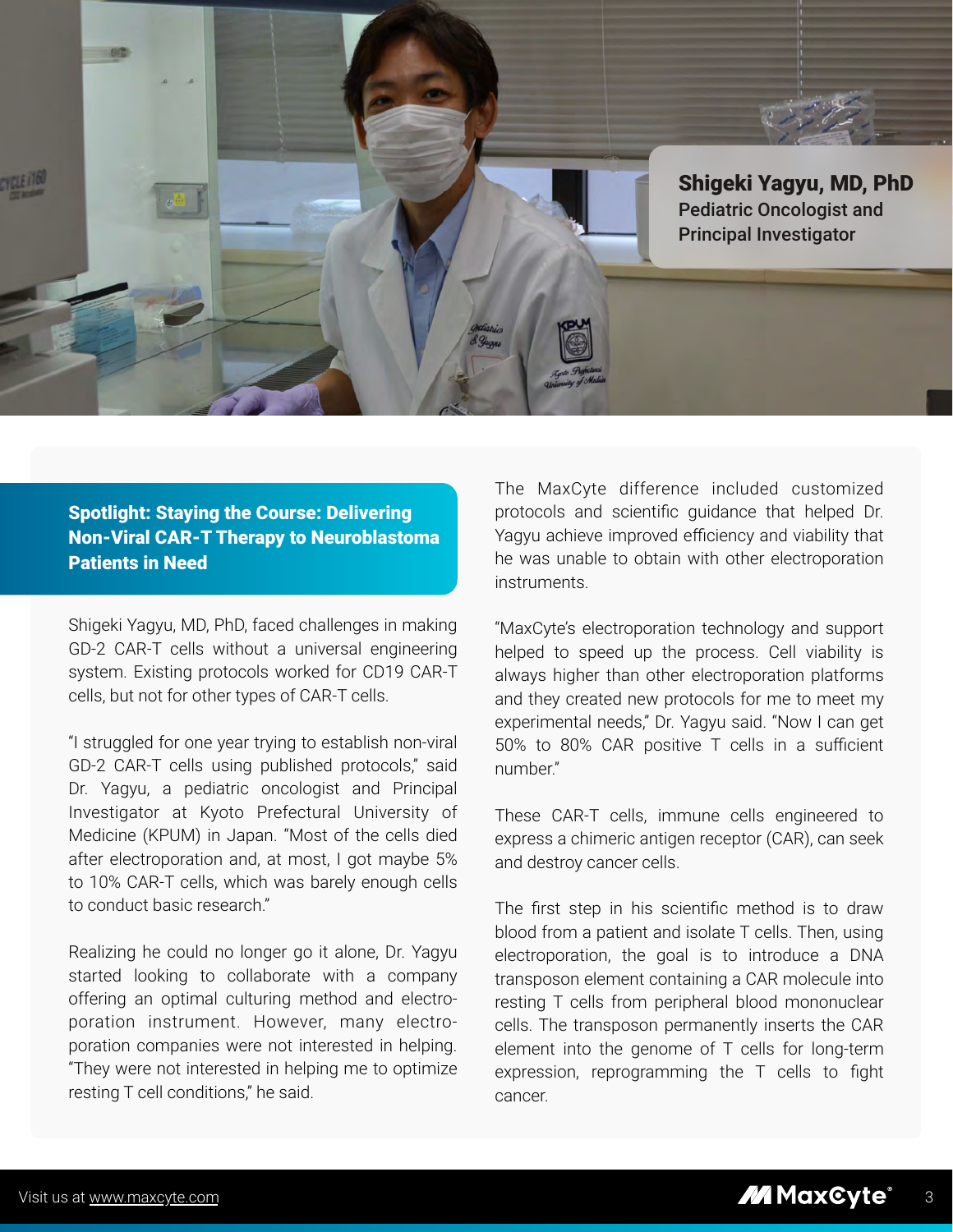Dr. Yagyu's motivation for developing these living cells is based in a desire to help children with cancer. The first patient Dr. Yagyu treated in 2000 was a two-year-old boy with relapsed neuroblastoma. Unfortunately, with only standard chemotherapy and radiation treatment available, his young patient succumbed to this rare cancer after a valiant year-long fight.

Feeling helpless with few treatment options to treat his patients, Dr. Yagyu enrolled in postgraduate studies focused on novel therapies for pediatric cancers. After earning his PhD degree, his quest to find new effective therapies continued. Dr. Yagyu's frustration peaked when he was unable to recommend an effective treatment for an 8-year-old girl with relapsed neuroblastoma who also sought his help.

Dr. Yagyu continued his search for answers and came across a paper published by Dr. Malcom Brenner's group at Baylor College of Medicine in 2011. The authors used virally engineered CAR-T cells to target an antigen, GD-2, found specifically on neuroblastoma cells. To Dr. Yagyu's surprise, the CAR-T cells successfully led to complete remission in several patients with high-risk neuroblastoma.

In 2015, a chance encounter with Professor Yozo Nakazawa, MD, PhD, a pioneer in piggyBac CAR-T cells at Shinshu University in Matsumoto, Japan, convinced Dr. Yagyu to develop non-viral CAR-T therapies in Japan.

*"MaxCyte's electroporation technology and support helped to speed up the process. Now I can get 50% to 80% CAR positive T cells in a sufficient number." – Dr. Shigeki Yagyu*

Dr. Yagyu's perseverance despite multiple scientific setbacks is starting to pay off. Recently, Dr. Yagyu established a robust CAR-T protocol applicable to at least five distinct types of CAR-T cells. This success moves him closer to realizing his dream of bringing non-viral CAR-T therapy to patients in Japan. He is working with BrightPath Biotherapeutics to manufacture CAR-T cells and is hopeful clinical trials will start within the next 2 to 3 years.



"I sent an email to Dr. Brenner to ask for an opportunity to learn about this therapy," recalls Dr. Yagyu. "I had a dream to establish CAR-T therapy in Japan one day."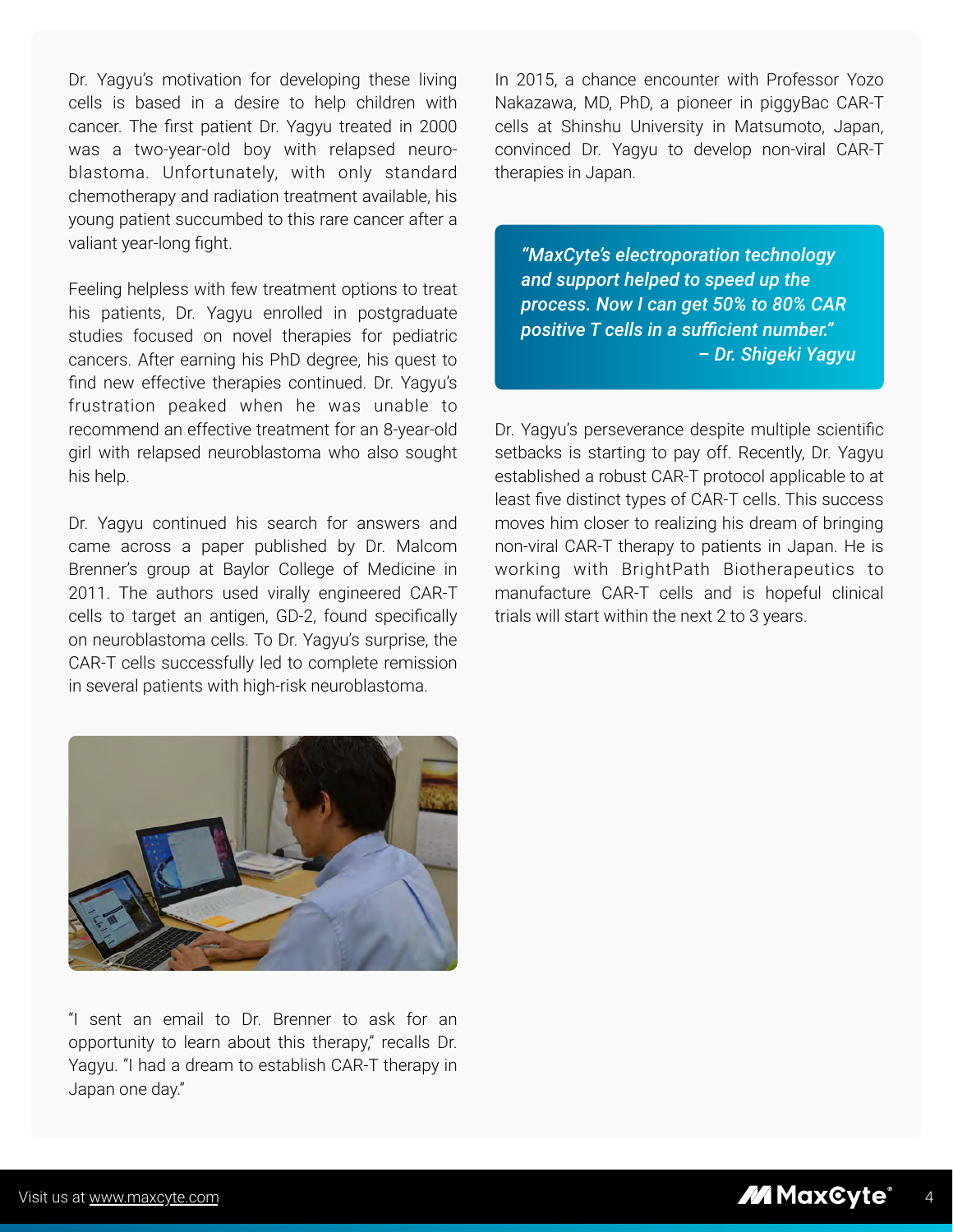

# Case Study: CRISPR-Engineered T Cells in Patients with Refractory Cancer

Translating basic science advances to improved patient therapies and outcomes. A case study presented in this video highlights how electroporation technology can bolster the potency and persistence of engineered immune system T cells in patients.



# CRISPR-engineered [T cells in patients with](https://www.youtube.com/watch?v=_Up2-Y4fVFQ&t)  refractory cancer *Science 28 Feb 2020: Vol. 367, Issue 6481, eaba7365*

The video outlines the manufacturing process for these T cells, which spans 13 days from preparation by electroporation using MaxCyte's GTx system to harvesting and cryopreservation. Furthermore, over an 8 to 10 day expansion phase using the same device, researchers created more than 10 billion engineered T cells.

These engineered cells demonstrated potent antigen specific cytotoxicity.

This multiplex CRISPR Cas9 editing was shown to be safe, feasible at a clinical scale and free of concerns regarding a pre-existing immune response to the Cas9 protein.

These and other findings of a **Phase 1 study** were published February 28, 2020 in the journal *Science*.

To learn more, watch the video, "Case Study: CRISPR-Engineered T Cell in Patients with Refractory Cancer."

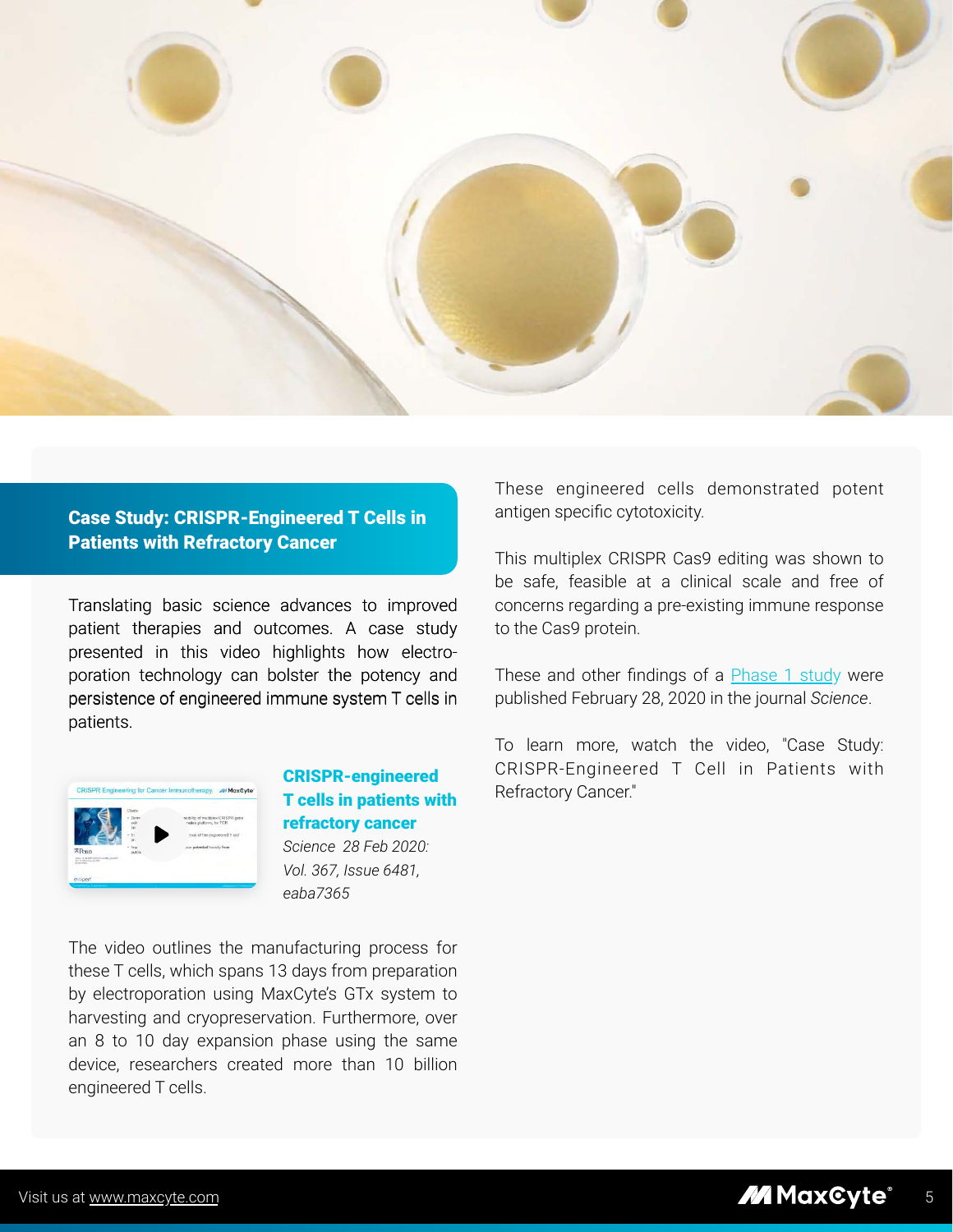Boost Your Business Viability by Considering Non-Viral Gene Editing **Strategies** 

A growing number of successful laboratories are expanding their options to consider non-viral delivery of precise gene editing.

A clinical approach garnering attention involves bolstering a person's T cells to specifically target tumor cells using electroporation technology and CRISPR ribonucleoproteins. This form of cancer immunotherapy aims to help a person fight cancer in the near term and has the potential to afford longterm protection against recurrence.

If your lab values speed and flexibility, MaxCyte's ExPERT GTx can be used for efficient T cell manufacturing. The workflow, as shown in this infographic, can be accomplished in as little as 16 days:



For more information, download our application [note on: CRISPR Electroporation of T Cells Improves](https://maxcyte.com/crispr-electroporation-of-t-cells/)  Treatment in Patients with Refractory Cancer

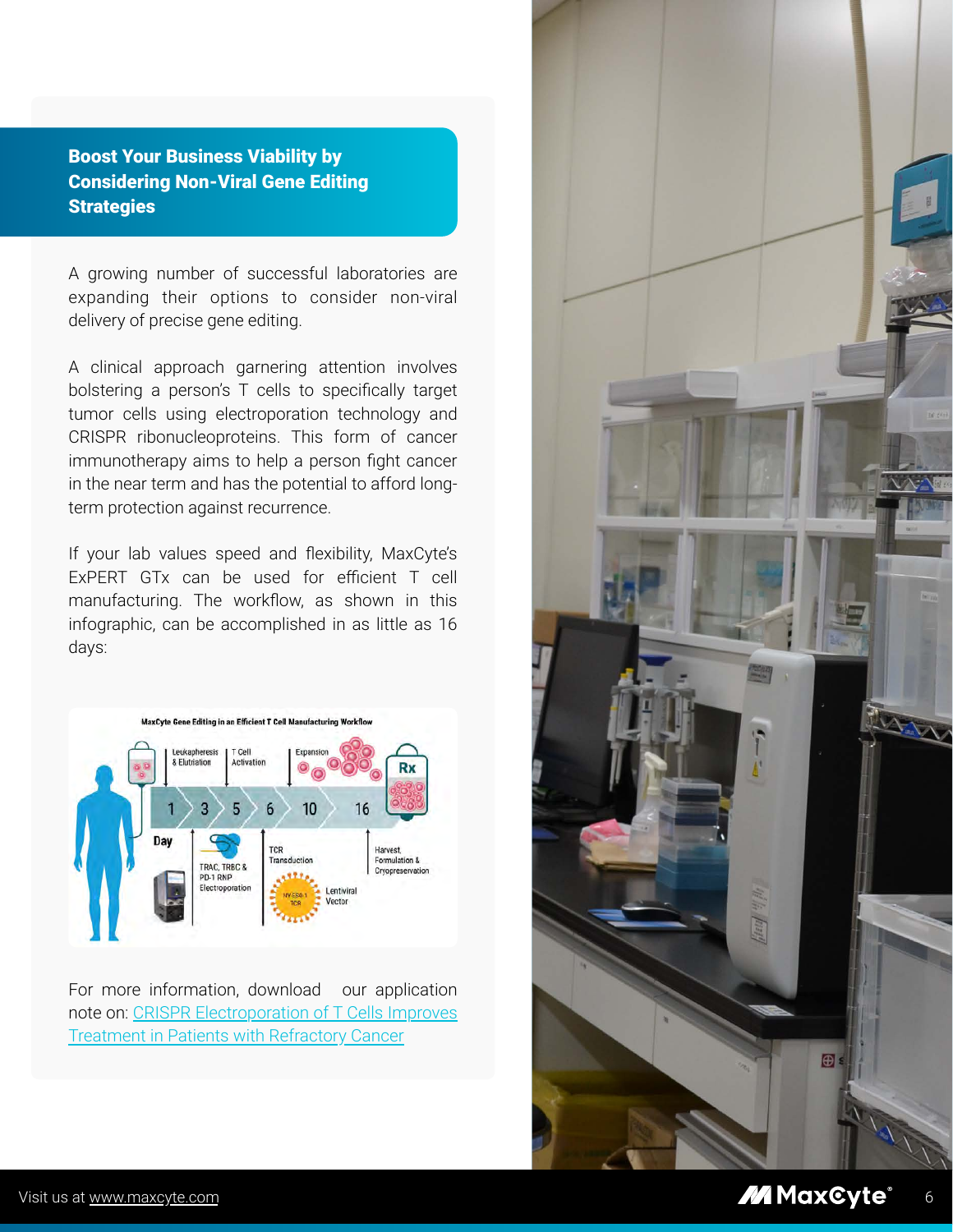# Gene Editing Beyond CRISPR-Cas9: Base Editors

Point mutations are changes to one or very few nucleotides in a DNA strand. Usually they are harmless, but now and then they could disrupt cellular functions, leading to grievous consequences. For example, children born with the disease Progeria have a point mutation where a single Cytosine (C) base is swapped for a Thymine (T). These unfortunate children age rapidly with an average life span of about 13 years. In patients with Sickle Cell Anemia, an Adenine (A) base is changed to a T base, causing the hemoglobin chain to fold resulting in red blood cells acquiring a sickle, or crescent, shape. This alteration leads to interrupted blood flow due to clumping of cells and clogging in the blood vessels.

We know of more than 30,000 such mutations that cause genetic diseases in humans. Given today's gene editing technologies, can they be corrected? Unfortunately, the popular and versatile gene editing tool, CRISPR-Cas9, is not particularly efficient in correcting these single base substitutions. Imagine a world where these point mutations can be edited efficiently, precisely, and without completely breaking the DNA backbone. A coterie of determined researchers at Harvard University, Dr. David Liu and his post-doctoral fellows, Drs. Alexis Komor and Nicole Gaudelli have done just that. Their fortuitous discovery of base editors has expanded and armed the CRISPR toolbox with a pair of nifty molecular machines that can change one base to another without the introduction of a double-stranded break, and without the need for a donor template (Ravindran S., Nature 575, 573-555(2019)).



Image source[: https://www.addgene.org/crispr/base-edit](https://www.addgene.org/crispr/base-edit/)

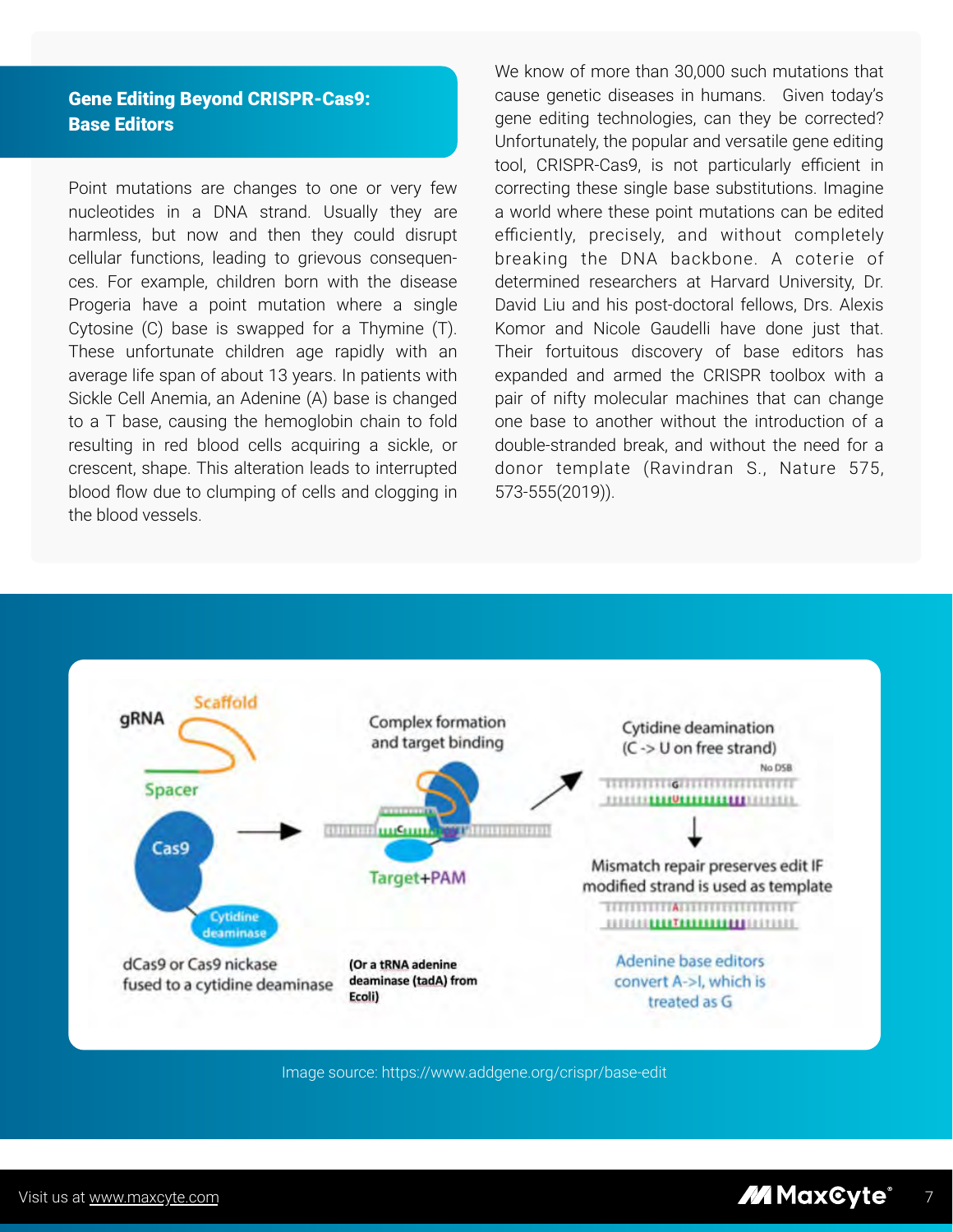### **Construction of a Base Editor**

The CRISPR-Cas9 components are the foundation on which base editors are built. A catalytically dead Cas9 (dCas9) or Cas9 nickase (Cas9n) is joined to a nucleobase deaminase enzyme to form a fusion protein. Guide RNAs are used to search the cellular DNA for the desired target sequence; the fusion protein complex then binds the target upstream of the protospacer adjacent motif (PAM) sequence. A nick is generated in the non-edited DNA strand. Once the bases are swapped in the edited strand, the cells repair the non-edited strand using the edited strand as a template (Rees, H. et al, Nature Reviews Genetics 19, 770-788(2018)).

There are two kinds of base editors. In 2016, Dr. Komor created the first Cytosine Base Editor (CBE) by fusing a naturally occurring cytidine deaminase enzyme called APOBEC1 to a dCAs9 or Cas9n. When guided to a target site by a gRNA, this fusion protein was able to convert a cytidine (C) base to an intermediate base commonly found in RNA called Uridine (U). The U was then converted to a T through base excision repair, thus creating a C->T change or a G->A change in the opposite strand (Komor, A. et al Nature 533, 420-424(2016)).

The second Adenine Base Editor (ABE) was much harder to create. There were no naturally occurring enzymes that could chemically convert A->G in DNA. Dr. Gaudelli persisted and after several rounds of protein engineering, finally harvested a tRNA adenine deaminase (tadA) from E.coli, a year later, in 2017. When target-bound, this ABE converts an adenine base (A) to an intermediary inosine (I) which is treated like Guanosine (G) by the cell, thereby instituting an A->G change or a T->C change in the opposite strand (Gaudelli, N.M. et al Nature 551, 461-471(2017)).

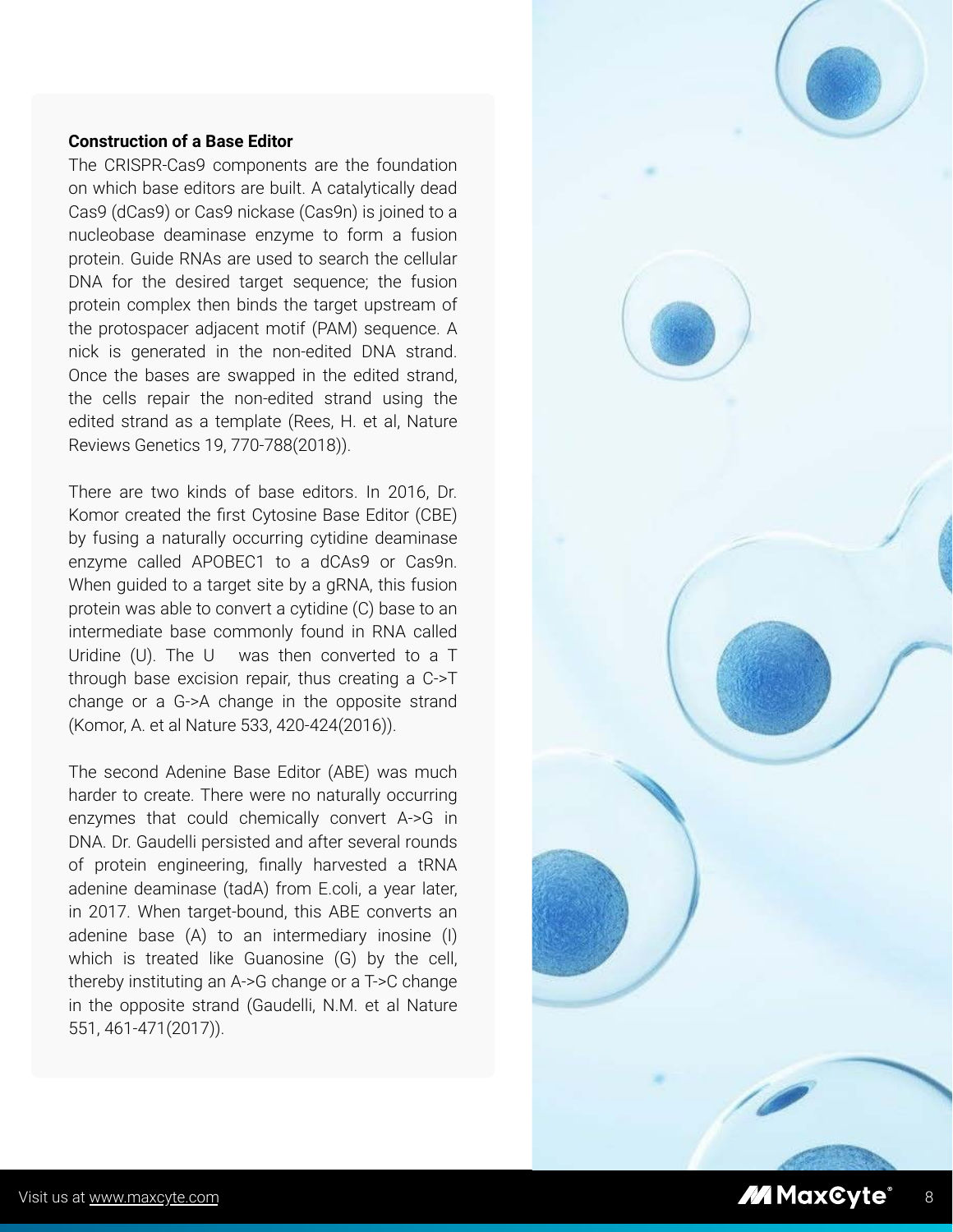

## A Single Unifying Technology from Concept to the Clinic

The ExPERT instrument family represents the next generation of the industry's leading, clinically validated, electroporation technology for complex and scalable cellular engineering. By delivering high transfection efficiency with enhanced functionality, the ExPERT platform delivers the high-end performance essential to enabling the next wave of biological and cellular therapeutics.

When you partner with MaxCyte, you can take advantage of a seamless transition between phases of your research, propelling you forward in your work and shortening your time to clinical applications.



# Previously Unfeasible Cell-Engineering Applications

Cell and gene therapies

- Functional cell-based assay
- Gene Editing
- Protein and antibody expression
- Stable cell line development